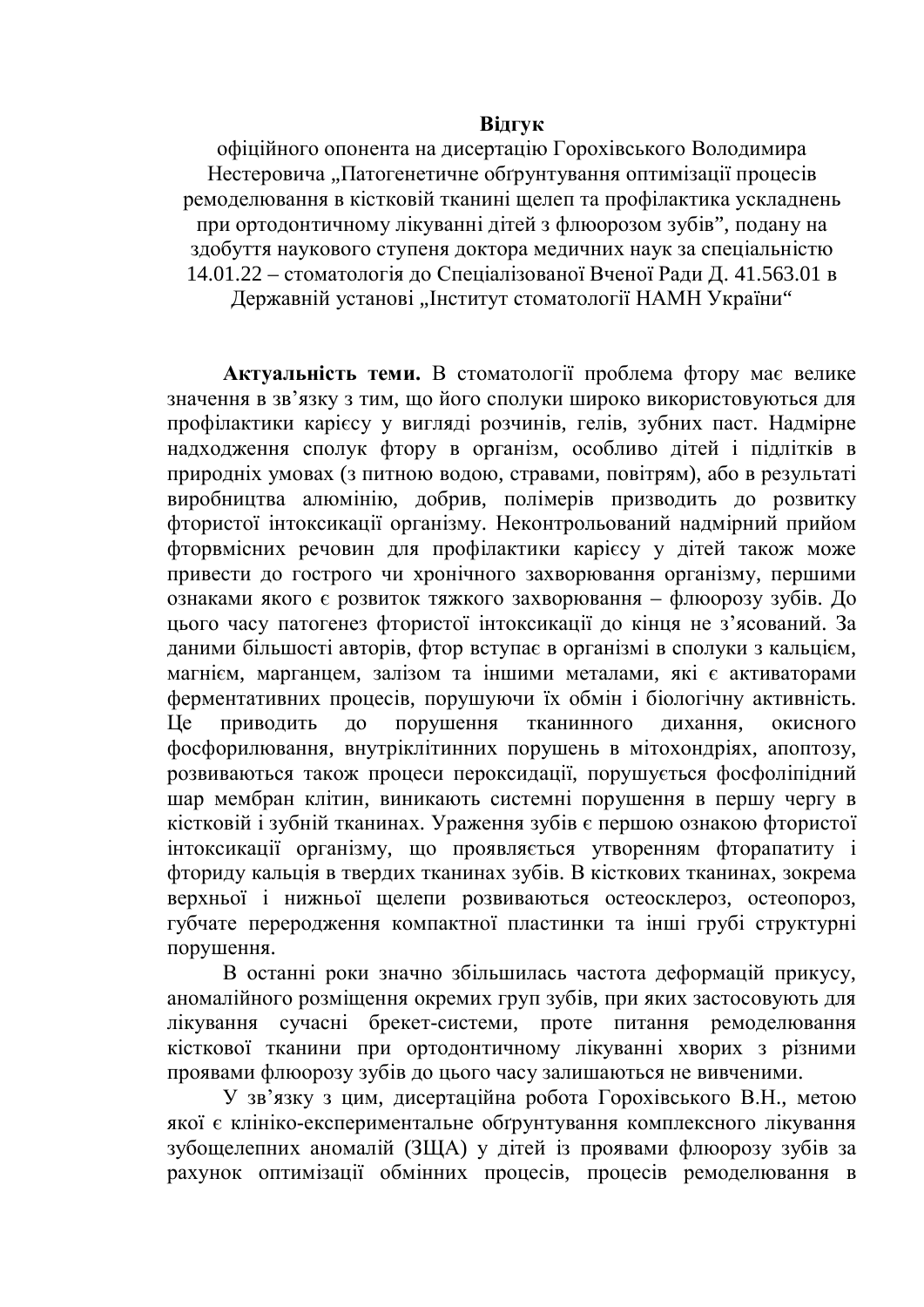кісткових тканинах та функціональних реакцій в порожнині рота на основі запровадження в клінічну практику новітніх технологій лікування і вторинної профілактики основних стоматологічних захворювань є надзвичайно актуальною і не викликає ніяких заперечень.

# Ступінь обгрунтованості та достовірності наукових положень і **висновків, рекомендацій, сформульованих в дисертації.**

Мета і задачі (їх 9), відповідають темі дисертаційної роботи і є науково обгрунтованими.

Вибрані автором методи експериментальних і клінічних досліджень адекватні поставленим задачам, сучасні, інформативні і не викликають ніяких заперечень.

Дисертаційна робота Горохівського В.Н. виконана на сучасному науково-методичному рівні, достатній кількості експериментального та клінічного матеріалу. Вона присвячена виробці науково обґрунтованих способів лікування ЗЩА у хворих з проявами флюорозу зубів на основі застосування вітчизняних препаратів з метою корекції виявлених порушень метаболізму кісткової тканини в щелепах, які можна з успіхом застосовувати в клінічній практиці для лікування ЗЩА, вторинної профілактики флюорозу зубів, карієсу і захворювань пародонта у дітей і підлітків, що проживають в місцевості, ендемічній по флюорозу і профілактики ускладнень при лікуванні ЗЩА.

# Новизна наукових положень та висновків, сформульованих в дисертації.

Епідеміологічні обстеження, в якому приймав участь дисертант, підтвердили відомі свідчення, що із збільшенням фтору в питній воді збільшується процент розповсюдженості флюорозу зубів, так, при концентрації фтору в питній воді більше 5 мг/л у 100% відмічався флюороз зубів. Поширеність ЗЩА зустрічалась досить часто як у регіоні з високим вмістом фтору (79,3%) так в регіоні з низьким вмістом фтору (78,5%), що потребує обов'язкового ортодонтичного лікування хворих.

В експерименті на щурах в другому і третьому поколінь автором відтворена модель флюороза зубів. На поєднаній моделі флюорозу і переміщення молярів вперше вивчені порушення процесів ремоделювання кісткових тканин альвеолярного відростка, зміни у пульпі і твердих тканинах зубів, у тканинах пародонту і у слинних залозах. Висунута гіпотеза про те, що порушення адаптаційнокомпенсаторних і функціональних реакцій при фтористій інтоксикації перешкоджають процесам нормального ремоделювання у кістковій тканині при ортодонтичному лікуванні і вимагають відповідної корекції. Iзотопними дослідженнями показано, що при флюорозі порушення процесів ремоделювання у кісткових тканинах обумовлені в першу чергу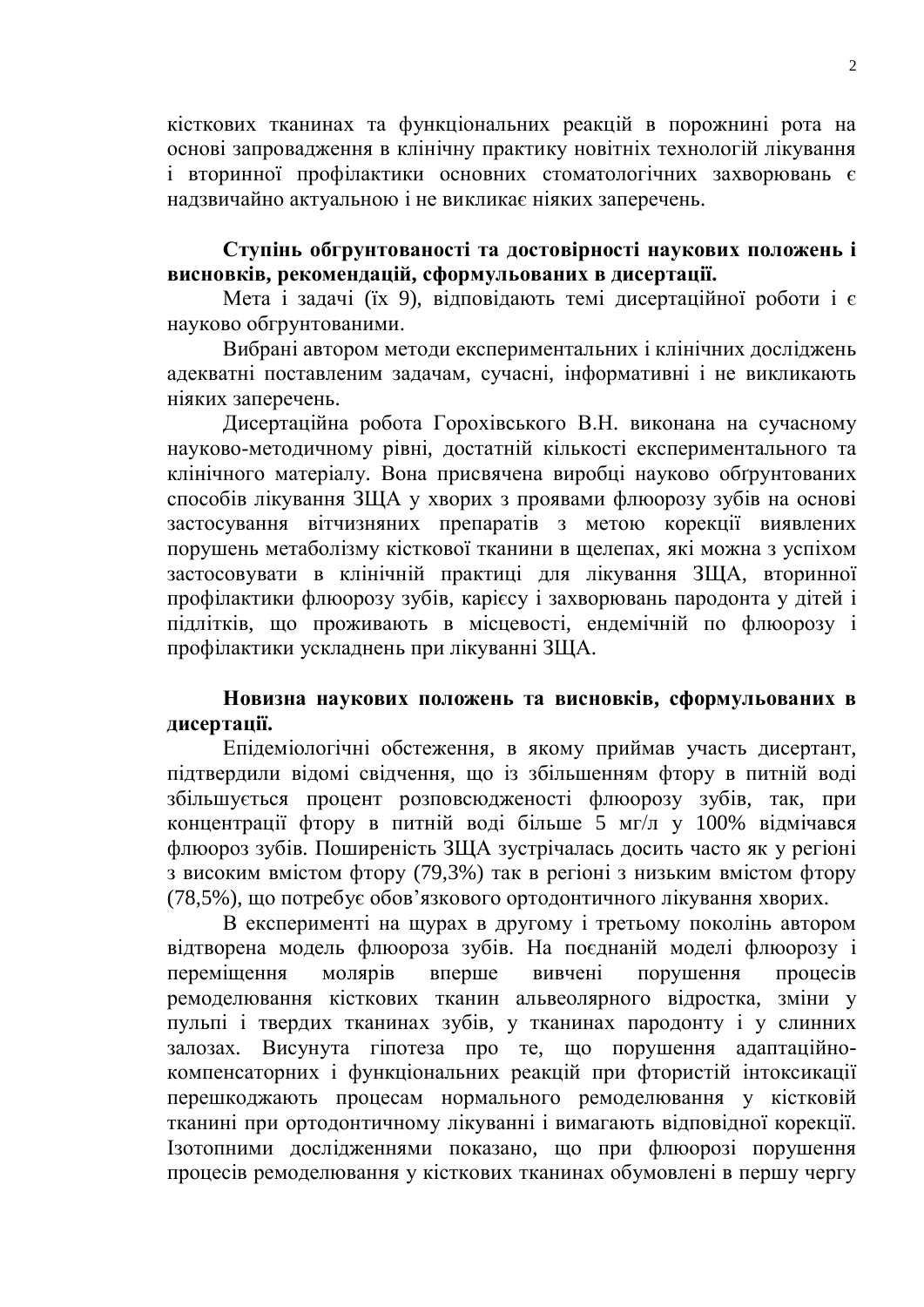$\overline{a}$ зниженням систезу ГАГ (включення міченого сульфату <sup>35</sup>S в кістковій тканині було на 25-30 % нижче, ніж у групі контролю).

Вперше на моделі флюорозу показано, що тривале надлишкове надходження фтору в організм тварин призводить: до збільшення активності АЛТ у 1,32 рази і АСТ у 1,48 рази у сироватці крові, що свідчить про порушення дезінтоксикаційної функції печінки; до зниження неспецифічної резистентності (відношення інгібітора трипсину до загальної протеолітичної активності зменшилось у 2 рази); порушення мінерального обміну (активність термостабільної кислої і лужної фосфатаз збільшилась у 1,65 рази); порушення процесів остеогенезу зубів (у пульпі знизилась активність лужної фосфатази і збільшилась активність кислої фосфатази). У кістковій тканині альвеолярного відростка в ділянці молярів на гістологічних препаратах автором виявлені процеси остеопорозу, що супроводжувались в деяких ділянках остеосклерозом.

Експериментальними дослідженнями автор встановив, що застосування на певних етапах вітчизняних препаратів (НПО "Одеська біотехнологія") кальцикора, намацита, лецитина-2, біотрита-С і терафлекса і йод-актива (Росія) при моделюванні флюорозу покращувались процеси в кісткових тканинах, обмінні процеси і функціональні реакції в організмі тварин.

На основі експериментальних даних автором розроблені нові наукові підходи до лікування хворих з ЗЩА на фоні флюорозу зубів, які не тільки покращували процеси ремоделювання в кістковій тканині альвеолярного відростка щелепи при переміщенні зубів, а також сприяли зменшенню клінічних проявів супутніх основних стоматологічних захворювань карієсу, захворювань пародонта та флюорозу (карієс профілактичний ефект був отриманий у 66,67% випадків, профілактичний ефект флюорозу з І-ІІІ ступенем тяжкості становив 100%), що було підтверджено клінічними (зменшення індексу РМА у 2,8 разів, зменшення насиченості забарвлення емалі зубів метиленовим синім у 2,6 рази та ін.) і біохімічними показниками (у ротовій рідині підвищилась активність каталази у 2,7 рази, лізоциму – у 3,1 рази, еластази у 2,3 рази та ін.). Отримані результати дозволили автору рекомендувати науково обгрунтований спосіб лікування ЗЩА із застосуванням брекет-системи, нового реставраційного матеріалу ICON, нових препаратів вітчизняного виробництва (кальцикор, намацит, лецитин-2, біотит-С, терафлекс і йод-актив), які в цілому поліпшують метаболізм в кістковій і зубній тканині, підвищують неспецифічний захист організму, сприяють виведенню фтору з організму, нормалізують рН ротової рідині і тому сприяють не лише попередженню розвитку ускладнень, як зазначив автор, а й сприяють вторинній профілактиці основних стоматологічних захворювань (карієс, захворювання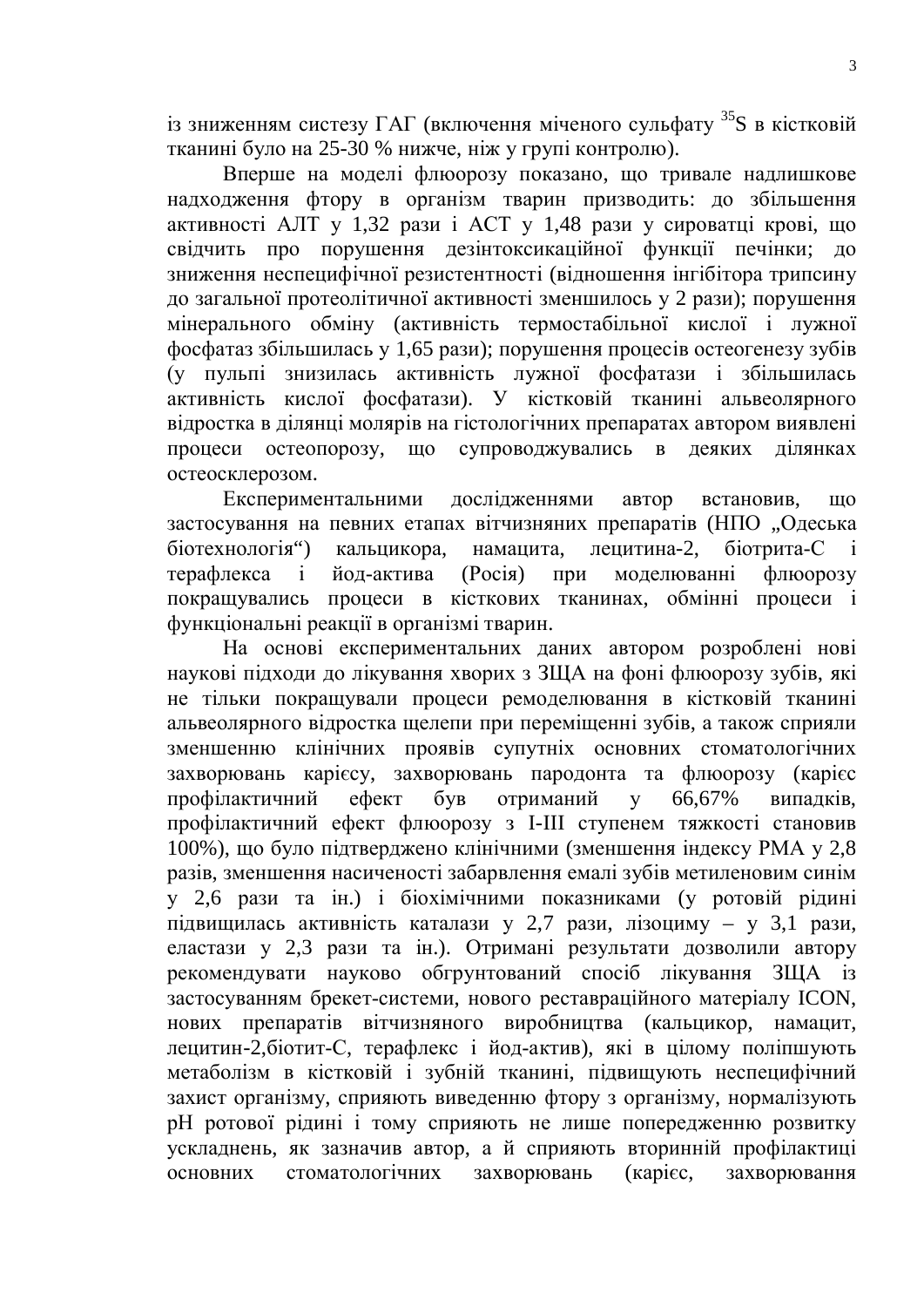пародонту) в ендемічних вогнищах флюорозу. Розроблену автором методику лікування необхідно широко застосовувати в практичній стоматології.

## Повнота викладених наукових положень в опублікованих працях.

Результати дисертаційної роботи відображені в достатній кількості надрукованих наукових праць (48 робіт), з них 25 статей (16 надруковані у виданнях, ліцензованих ВАК України, 5 статей у наукових виданнях інших країн, 5 статей в журналах), отримано 10 патентів України, надрукована 1 монографія, 12 тез доповідей на наукових конференціях і з'їзлах.

# Оцінка змісту роботи, її значення в цілому, зауваження щодо  $\boldsymbol{\omega}$ формлення.

Дисертаційна робота Горохівського В.Н. ""Патогенетичне обґрунтування оптимізації процесів ремоделювання в кістковій тканині щелеп та профілактика ускладнень при ортодонтичному лікуванні дітей з флюорозом зубів" написана російською мовою за традиційною схемою і складається з Вступу (11 с.), Огляду літератури (35 с.), "Матеріалів та методів досліджень" (26 с.), розділу 3 "Вплив екологічних факторів на стоматологічний статус дітей України" (72 с.), розділу челавитальне эбтрунтування застосування комплексної» профілактики ускладнень і корекції процесів ре моделювання на спільній моделі зміщенні зубів і флюорозу" (35 с.), розділу 5 "Клінічна і клініколабораторна оцінка ефективності патогенетичної корекції метаболічних процесів при ортодонтичному лікуванні дітей з флюорозом зубів (45 с), Аналізу та узагальнення отриманих результатів (21 с.), висновків, практичних рекомендацій та списку використаних джерел, який містить 278 посилань вітчизняних і 264 – іноземних авторів. Дисертаційна робота написана російською мовою на 310 сторінках друкованого тексту, ілюстрована 75 таблицями та 40 рисунками.

У Вступі автор розкриває актуальність теми дослідження, чітко формулює мету і завдання, наукову новизну та практичну значимість отриманих результатів, особистий внесок автора у виконання даного дослідження, впровадження та апробацію матеріалів дисертації, повноту їх викладення у виступах на з'їздах і конференціях.

Зауважень до Вступу немає.

Огляд літератури включає 2 підрозділи, в яких розкриті сучасні уявлення про вплив фтору, макро- та мікроелементозів на організм і стоматологічний статус. В 2 розділі Огляду відображені методи профілактики і лікування основних стоматологічних захворювань при флюорозі.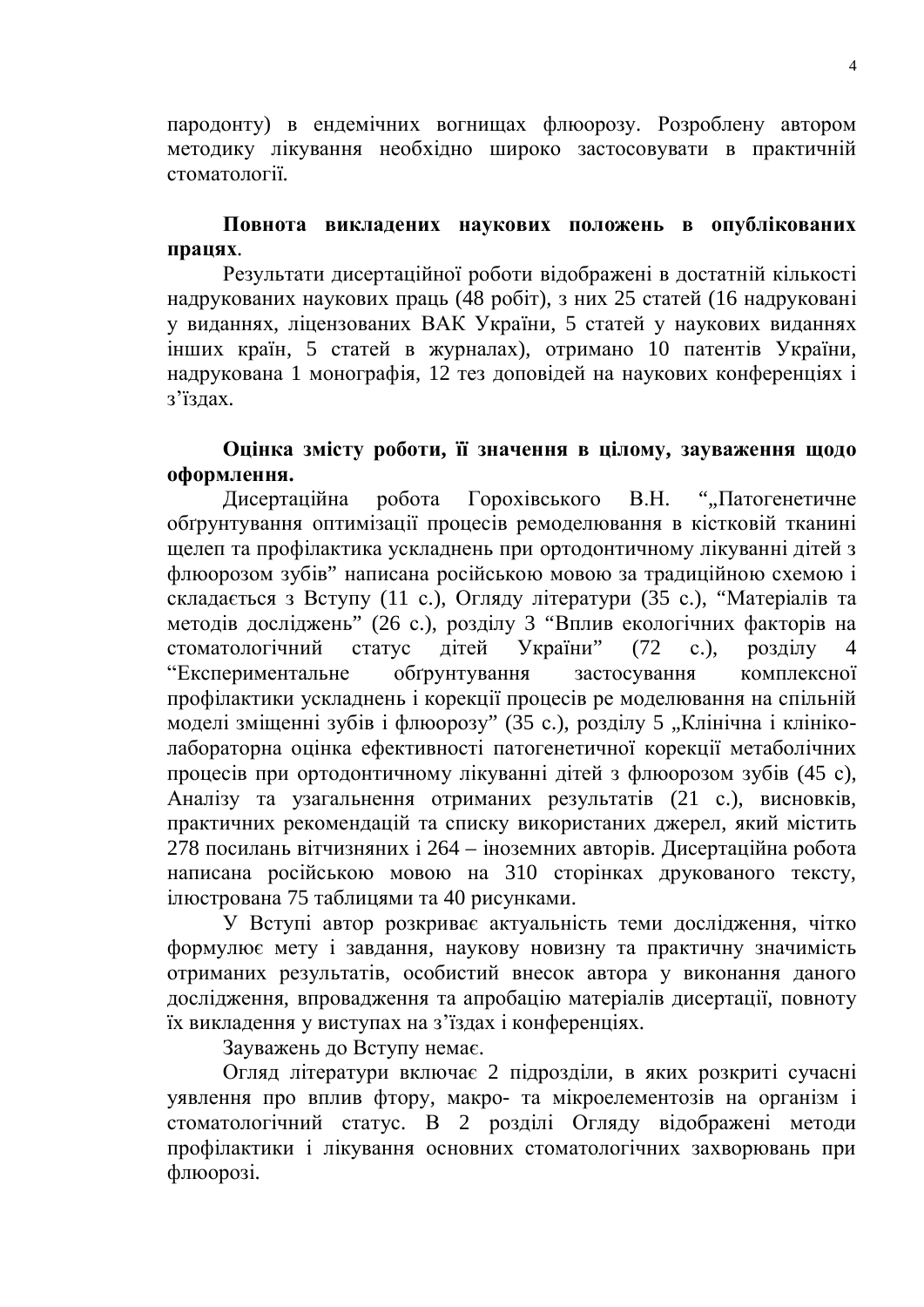В цілому огляд літератури написаний чітко, грамотно і свідчить про широку ерудицію автора роботи. Матеріал поданий послідовно, грамотно, з глибоким розумінням проблеми.

Зауваження стосується лише цитування великої кількості авторів (див. с 23,46,47) без детального аналізу їх робіт. Можливо, в огляді літератури доцільно було більш детальніше зупинитись на ЗЩА, про особливості лікування яких при фтористій інтоксикації йде мова в дисертаційній роботі.

В 2 розділі дисертації наведений матеріал і методи епідеміологічних, експериментальних і клінічних досліджень.

Епідеміологічне дослідження проводилось за рекомендаціями ВООЗ в різних регіонах України з різною кількістю фтору в питній воді. Оцінювалась розповсюдженість і структура карієсу, флюорозу, хвороб пародонта, зубо-щелепних аномалій (ЗЩА).

Експериментальні дослідження проведені на одно-, двохмісячних та дорослих щурах, які були розподілені на 3 групи (контроль, фториста нтоксикація, фториста інтоксикація плюс призначення лікарських засобів, які сприяють виведення фтору з організму, підвищують неспецифічну резистентність, нормалізують обмін ГАГ в сполучній тканини тощо. В окремій групі щурів досліджувались зміни при ортодонтичному переміщенні верхнього моляра на фоні фтористої інтоксикації (процеси резорбції і аппозиції в альвеолярному відростку щелепи) та після призначення лікувально-профілактичного комплексу – біологічно активних добавок виробництва НПО "Одеська біотехнологія", на які отримано дозвіл Міністерства Охорони здоров'я (біотит С, кальцикор, лецитин 2, намацит, лізодент, а також полівітамінів алфавіт, йод-актив (Росія), препарату терафлекс (США/Швейцарія).

В гомогенатах тканин вивчали загальну протеолітичну активність, активність еластази, кислої і лужної фосфатаз. В сиворотці крові визначали активність АЛТ і АСТ, загальну ЗПА, активність ЛФ, склад інгібіторів трипсину. В твердих тканинах (зуби, щелепи), стегнові кістки, методом радіоактивної індикації визначали включення <sup>35</sup>S та ін. В гомогенатах печінки визначали концентрацію МДА, ЗПА, активність ЛФ, КФ, каталази. По відношенню активності каталази і вмісту МДА визначали антиоксидантно-прооксидантний індекс (АПІ). Крім того, проведені гістологічні дослідження твердих тканин і пульпи молярів, а також альвеолярної кістки.

Постановка експериментальних досліджень глибоко продумана, методи дослідження сучасні, інформативні, матеріалу цілком достатньо для аргументованих висновків.

В клінічних дослідженнях на 48 хворих з ЗЩА і проявами флюорозу зубів проведено лікування хворих із застосуванням розробленого лікувально-профілактичного комплексу, брекет-систем та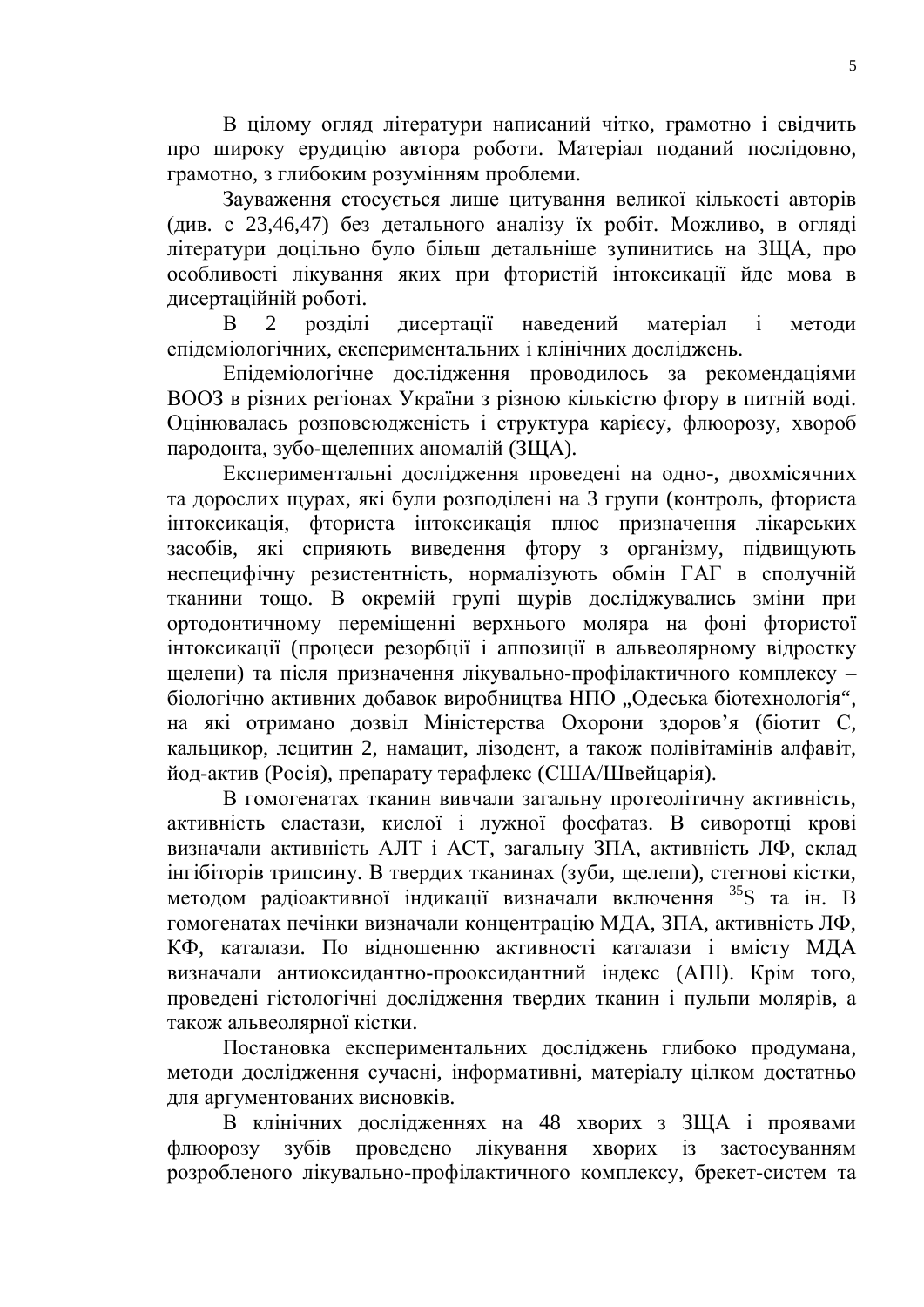нового, добре проникного в структури твердих тканин зубів реставраційного матеріалу ICON фірми DMG. Результати оцінювали за загальноприйнятими клініко-лабораторними тестами [РМА, проба Шиллера-Писарева, гігієнічні та пародонтальні індекси, визначення профілактичного ефекту флюорозу (ПЕФ)] та ін. Діагностику ЗЩА проводили за клініко-лабораторними даними, на діагностичних моделях визначали індекси Пона, Корхгауза, проводили ортопантомографічне і телегентгенографічне дослідження. Результати оцінювались також за біохімічними, електрометричними і лабораторними показниками у порівнянні з контрольною групою хворих.

В 3 розділі "Вплив екологічних факторів на стоматологічний статус дітей України", який складається з п'яти підрозділів наведені результати молекулярно-генетичних досліджень на клітинах епітелію в зоні ендемічного флюорозу. Вперше показано у хворих флюорозом зубів порушення колагеноутворення, що супроводжується порушенням кісткового матриксу і кісткової резорбції [в гені CTR(CALCR) 69,2% порушень, в гені CollA1 - 92,3%, в гені VDR - 77% порушень].

В наступному підрозділі представлені дані про частоту і структуру стоматологічних захворювань у дітей 6-12-15 років в регіонах із різним вмістом фтору в питній воді (Київ, Дніпропетровськ, Одеса, Карлівка, Машівка, Соснівка, Арциз). Глибоко проаналізована розповсюдженість і інтенсивність уражень зубів карієсом, флюорозом, захворювань пародонта і ЗЩА в регіонах з низьким, високим та нормальним вмістом фтору в питній воді. Відмічений ріст частоти ЗЩА в регіонах з низьким, так і високим вмістом  $F$  в питній воді (79.3% та 78,5%).

За даними автора, частота і інтенсивність карієсу і флюорозу в різних регіонах також має прямий зв'язок з вмістом фтору та інших макро- і мікроелементів в питній воді. Автор вперше встановив, що ступінь тяжкості флюорозу в місцевості з вмістом фтору в питній воді  $(\text{Big } 5 \text{ go } 15 \text{ m} / \text{m})$  корелює з його концентрацією і зменшується з віком (у дітей 6-7-річного віку IV-V ступінь флюорозу становила 64,5%, а в 15  $p$ оків – 40,0%).

Наведені дані епідеміологічних досліджень автора мають важливе науково-практичне значення для організаторів охорони здоров'я, лікарівтерапевтів, дитячих стоматологів, ортодонтів, гігієністів тощо.

Зауважень по 3 розділу немає.

В 4 розділі на розробленій автором експериментальній моделі флюорозу і переміщення зубів у щурів апробована нова методика комплексної профілактики ускладнень і корекції процесів ремоделювання в кістковій тканині щелеп з використанням препаратів, що нормалізують процеси регуляції фосфорно-кальцієвого обміну, процесів резорбції і аппозиції в кістковій тканині при ортодонтичному лікуванні ЗЩА, підвищують неспецифічну резистентність організму,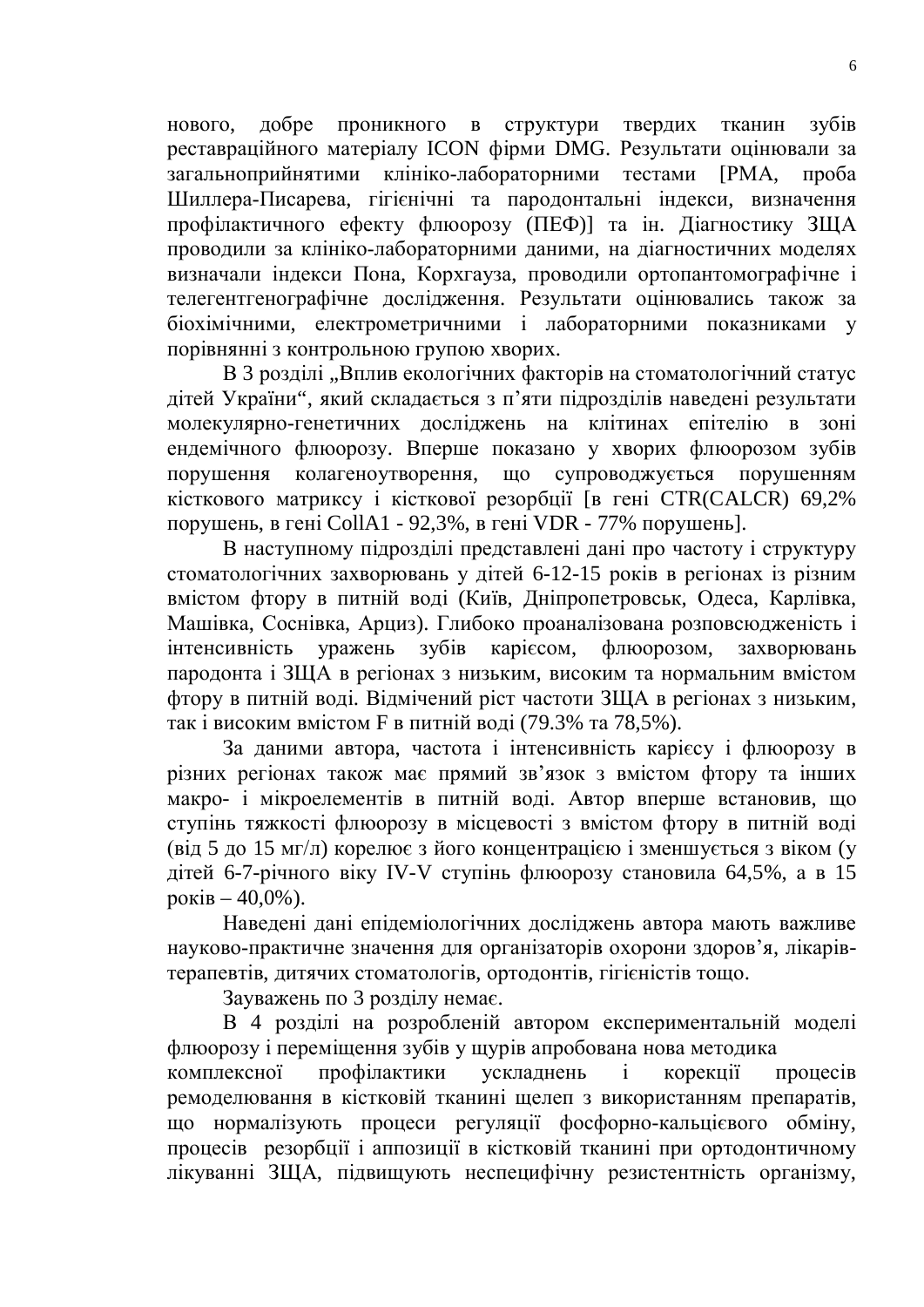мають детоксикаційну дію по відношенню до фтору, відновлюють функцію печінки, регулюють порушений обмін речовин при фтористій інтоксикації.

Зауваження по 4 розділу. Рис 4.10 на с.163 неякісний, його потрібно замінити.

В 5 розділі наведені результати лікування ЗЩА у хворих з проявами флюорозу зубів на основі розробленого і апробованого в експерименті лікувально-профілактичного комплексу. На групі хворих із ЗЩА, яких лікували за традиційною методикою і групі хворих із ЗЩА і проявами флюорозу зубів, яким застосовували розроблений автором лікувально-профілактичний комплекс переконливо показано перевагу останнього, який підтверджено об'єктивними клінічними і лабораторними показниками. Отримані автором дані дуже важливі для стоматології мають практичну направленість і знайдуть широке застосування в терапевтичній стоматології для вторинної профілактики стоматологічних захворювань в ендемічній по флюорозу місцевості.

Зауваження по цьому розділу стосуються лише відсутністю виписок з історії хвороби з ілюстрацією фотографій до лікування хворих і після застосування розробленого лікувально-профілактичного комплексу. Можливо не зовсім коректний метод оцінки проникнення метиленового синього в емаль зубів у хворих з косметичними вадами (коричнева пігментація зубів при флюорозі). Проте, ці зауваження несуттєві і не знижують загального позитивного враження про дисертаційну роботу.

В розділі "Аналіз і узагальнення результатів дослідження" наведений аналіз отриманих результатів, висновки, практичні рекомендації. Автор переконливо показав переваги запропонованого способу лікування у порівнянні з відомими раніше, визначене значення отриманих результатів для теорії і практики терапевтичної стоматології.

Позитивно оцінюючи роботу в цілому, хотілось отримати відповідь дисертанта на такі запитання:

1. Вами проведена велика кількість епідеміологічних досліджень дітей шкільного віку, в окремих регіонах виявлені ендемічні вогнища флюорозу. Ви маєте великий досвід у вивченні питань патогенезу фтористої інтоксикації, діагностиці, лікуванні і профілактиці флюорозу зубів. При обстеженні Ви, мабуть, звертали увагу на прояви флюорозу зубів у дорослого населення. Скажіть, будь ласка, чи може розвиватись флюороз зубів після закінчення процесу мінералізації емалі у дорослого населення? Якщо ні, то з чим це пов'язано?

2. Який патогенез розвитку деструкції твердих тканин в зубах з проявами флюорозу зубів IV-V ступеню тяжкості? Це деструкція поверхневого, зміненого шару емалі за рахунок утворення в ньому нестійкої, крихкої сполуки – фториду кальція? Чи карієс зубів, який практично не виникає у дітей і підлітків при І-ІІІ ступені тяжкості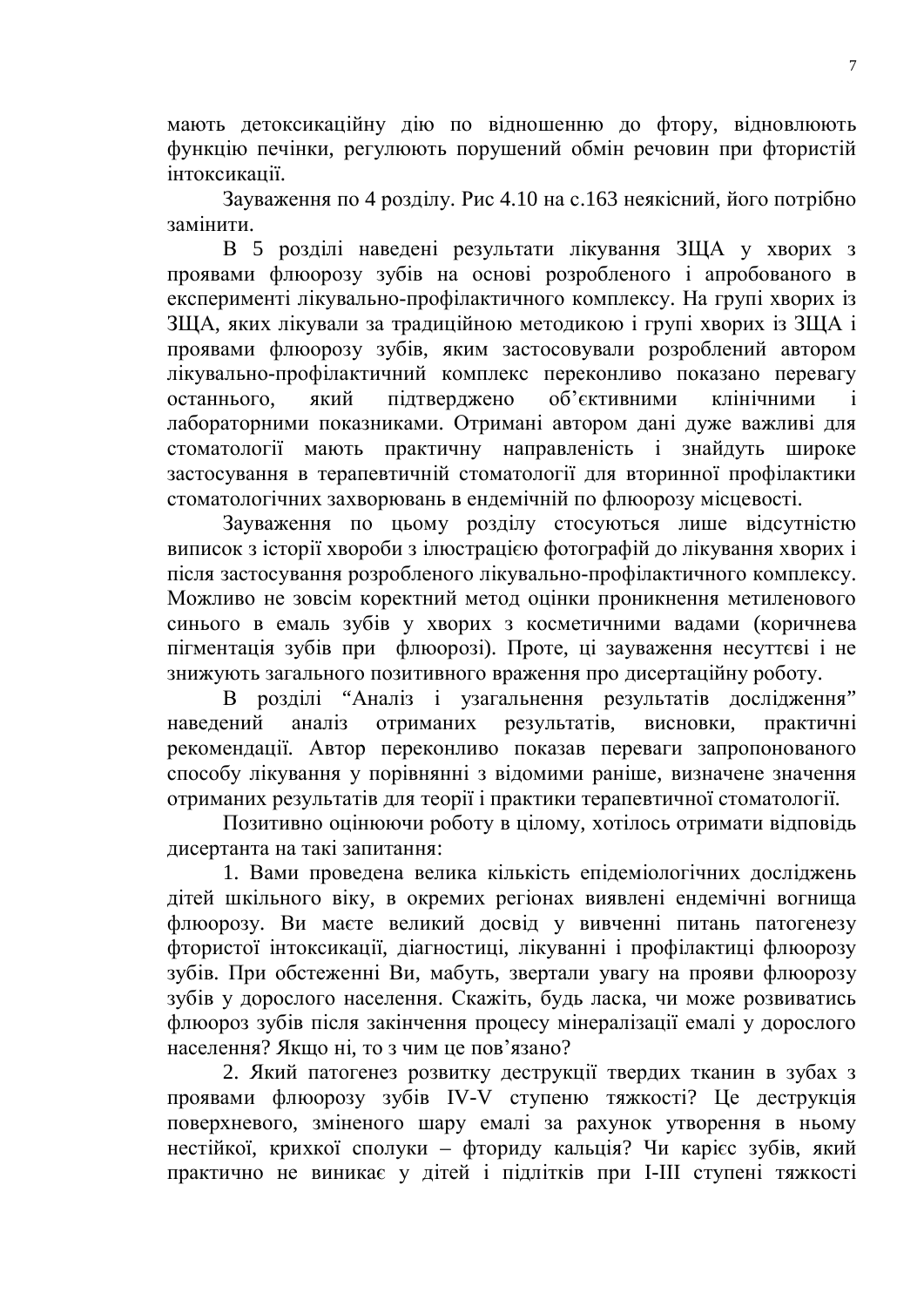флюорозу за рахунок утворення в емалі стійкої, нерозчинної в кислотах  $p$ ечовини – гідроксифторапатиту? Якщо це карієс зубів, то яка роль в патогенезі каріозних уражень при тяжких проявах флюорозу зубів належить сколам, відломам, шорскій поверхні зубів, тобто деструкції  $enan<sub>i</sub>$ ?

3. Мене зацікавили також особливості клінічних проявів флюорозу зубів на різцях і молярах у експериментальних тварин. Чи були особливості прояву флюорозу на постійно ростучих зубах і молярах в групах досліджень?

4. При застосуванні Вами добре проникного в структури емалі нового реставраційного матеріалу ICON фірми DMG ви отримали позитивний ефект лікування майже при всіх проявах флюорозу (від дегкого – до тяжкого прояву флюорозу зубів, з вираженою деструкцією емалі). Скажіть, будь ласка, за рахунок яких властивостей цього матеріалу Ви змогли досягнути таких результатів? Нам, наприклад, не вдавалось, змінити променепереломлення емалі при крейдяноподібних плямах (I ступінь тяжкості флюорозу). Процес ліквідації плям при флюорозі ви назвали новим терміном - "висвітленням зубів", усунення пігментації – відбілюванням, як і інші автори. Чи застосовувались для відбілювання зубів у ваших дослідженнях пероксид водню, перекись карбаміду, чи впливали на проникність емалі шляхом попередньої демінералізації твердих тканин перед відбілюванням, чи лише обмежились покриттям зруйнованих лілянок коронок зубів реставраційним матеріалом? Зупиніться, будь ласка, детальніше на методиці застосування нового реставраційного матеріалу ICON в лікуванні різних проявів флюороз зубів, яка, на мій погляд, заслуговує на VBALV.

5. Розроблений вами лікувально-профілактичний комплекс може слугувати альтернативою первинній профілактиці флюорозу в ендемічній по фтору зоні – заміні джерела водопостачання з високим вмістом фтору на воду з нормальним складом? Скажіть, будь ласка, чи може застосовуватись розроблений Вами лікувально-профілактичний комплекс для вторинної профілактики флюорозу зубів в зоні ендемії фтору, коли замінити питну воду на воду з нормальним вмістом фтору практично не можливо і який можна прогнозувати результат?

Всесторонній аналіз отриманих результатів дозволив автору зробити 13 грунтовних висновків, які відповідають меті і поставленим задачам.

Зміст дисертації, як уже було зазначено, повністю відображений в авторефераті і 48 опублікованих наукових роботах, 16 статей з яких в журналах, що рекомендовані ВАК України, 5 статей у наукових виданнях інших країн.